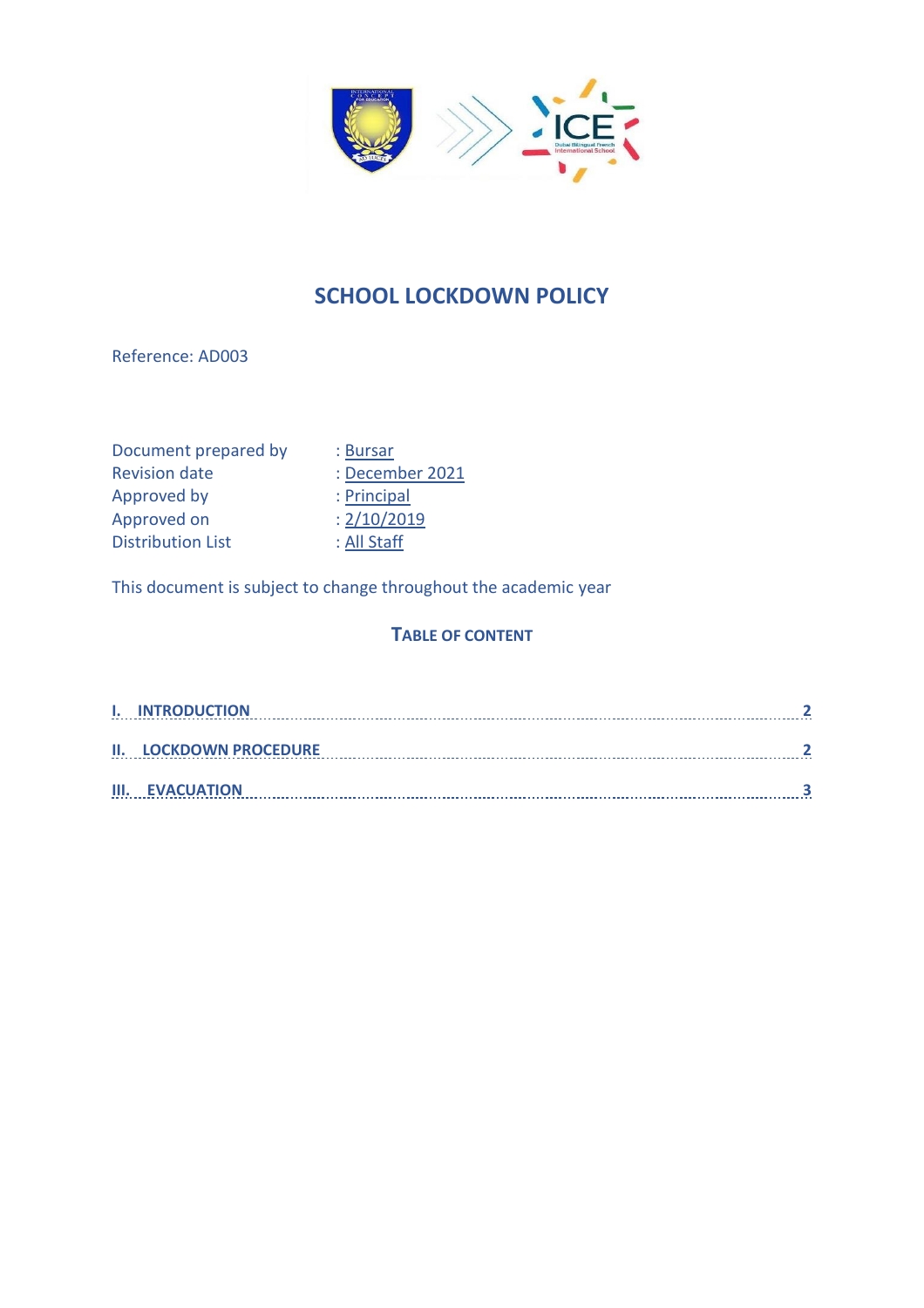

## <span id="page-1-0"></span>**I. Introduction**

Lockdown procedure is set up to face a terrorist assault on the school.

### <span id="page-1-1"></span>**II. Lockdown Procedure**

If the sound of **three brief whistles** is heard or an administrator announces the lockdown in person or through a message or email:

- a. Everyone is to stay where they are inside the school building.
- b. **Classroom teachers** are to:
	- Quickly glance outside the room to direct any students or staff members in the hall into your room immediately.
	- Lock the door.
	- Lower or close any blinds.
	- Place students against the wall, so that the intruder cannot see them looking in the door. Look for the '**Safe Corner**'.
	- Turn out lights and computer monitors.
	- Set their mobile phones to SILENT MODE
	- Keep students quiet.

Note: All staff members should locate and hold on to their attendance sheet prior to turning out the lights. This will aid in accounting for all students should an evacuation be necessary.

- c. Physical education classes being held in the swimming pool should move into the multipurpose room, lock doors, or find a safe area.
- d. Any students in the school restaurant should hide under the tables or behind the equipment.
- e. Any students moving from one building to another should run to the nearest classroom and hide.
- f. If students and teachers are outside the school building, they should stop, drop, and remain still. You will be directed where to relocate depending on the situation.
- g. If teachers and students are in the bathrooms, they should move to a stall, lock it and stand on the toilet.
- h. Anyone in the hallway should move to the closest classroom immediately.
- i. Nurses/school workers/support staff should stay in the area they are in, secure the doors, and turn out the lights.

Students and staff in the library should remain in the library. Librarians should lock the doors, turn out the lights, and locate a safe area.

Everyone should stay in safe areas until directed by law enforcement officers or an administrator to move or evacuate. Never open doors during a lockdown. For further directives, law enforcement officers and administrators will have keys to open the doors or